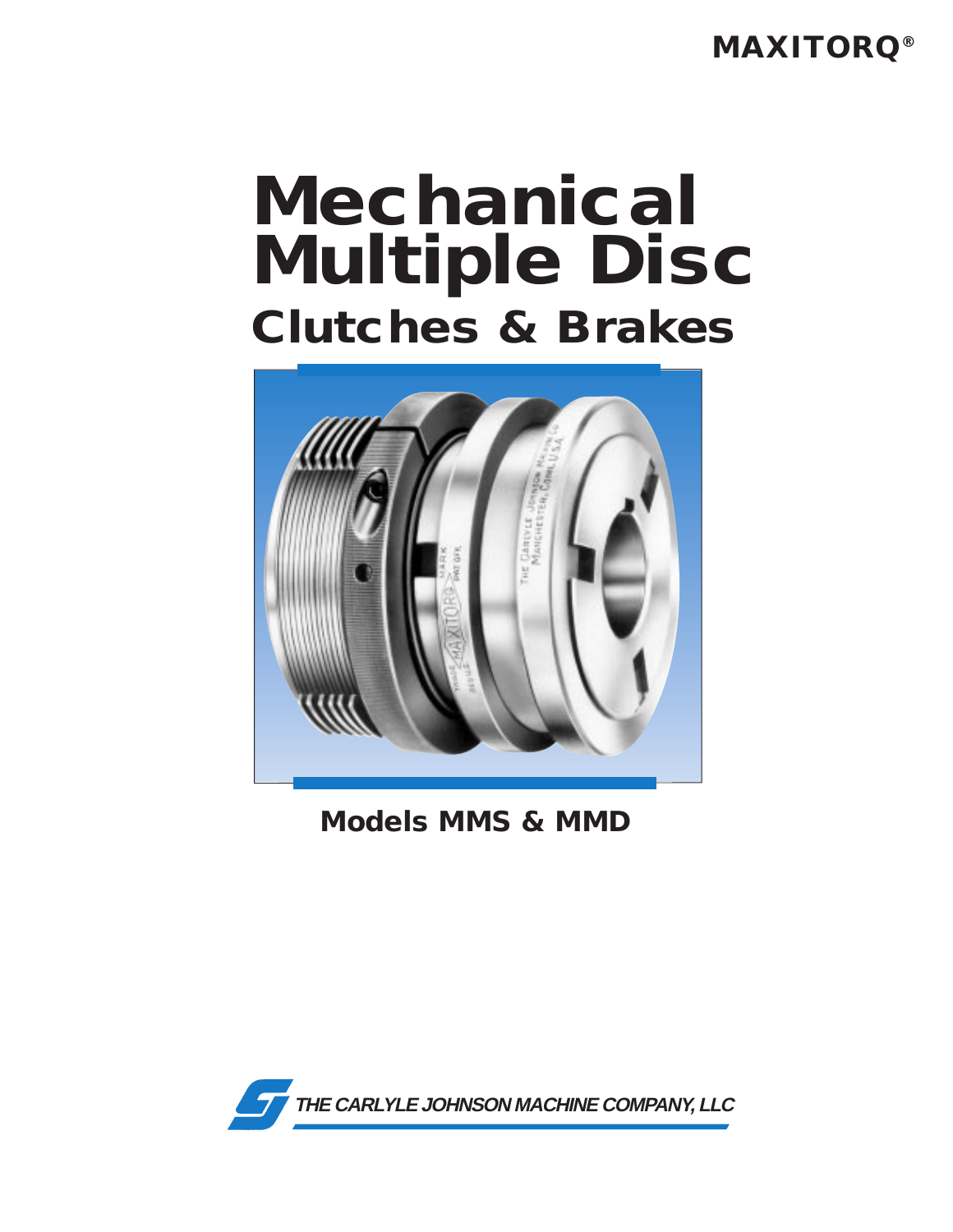### **THE MAXITORQ ADVANTAGES**

- **Highest torque in the smallest space.**
- **Simplicity of design allows for wide range of adaptability.**
- **Exclusive Maxitorq "Floating Disc Pacs" prevent drag, abrasion and heat build-up in neutral and provide consistent release.**
- **Positive engagement/disengagement at any speed.**
- **All units may be run in oil or dry applications.**
- **Easy on-line manual adjustment allows fine tuning of the machine.**

#### **HIGH PERFORMANCE, LONG LIFE**

Carlyle Johnson MAXITORQ Mechanical Multiple Disc Clutches and Brakes provide 3 to 6 times the torque produced by single plate clutches and brakes making them the ideal solution for high torque, limited space requirements. The entire MAXITORQ line of Carlyle Johnson clutches and brakes incorporate long wearing multiple disc clutch plates. The clutch plates feature a bronze or steel friction surface for added life, superior consistency for indexing and excellent torque transmitting characteristics.

#### **SIMPLICITY OF DESIGN, EASILY ADAPTED & ADJUSTED**

The MAXITORQ clutch is completely assembled and shipped ready to slip onto a shaft. Wave springs are used between each pair of inner discs. They spread the discs axially such that a space is maintained between all discs when the unit is in neutral. These separator springs provide the advantage of truly floating discs, which ensures that there is negligible drag, no abrasion, and consequently no heat being generated when the clutch is in neutral.

A locking plate on the disc end of each unit (two on the double types) locks all discs against compression developed by the lever system. Manual adjustment is made by temporarily loosening the lock screw on the split type adjusting ring then turning the ring to give the desired shifting pressure. Only an allen wrench is required for this adjustment

Standard MAXITORQ Clutches are available in single and double types. Capacities are 1 HP to 150 HP and can be run dry or in oil.

## **MAXITORQ DRIVING CUPS**

Carlyle Johnson MAXITORQ Driving Cups are designed to provide an economical means of adapting the clutch to various types of driven or driving members. Cups are made to precise specifications and hardened for long life.

Driving Cups are available in two styles. The Internal Flange Driving Cups are smaller in outside diameter and provide a lower inertia, whereas the Ring Type Driving Cups enclose the multiple discs, thereby helping to prevent entry of dust, dirt or other harmful material into the mechanism as well as presenting a neat, compact appearance.

#### **SPECIAL APPLICATIONS ENGINEERING ASSISTANCE**

MAXITORQ Clutches may be used for a wide variety of applications. Combinations of several types are often used to control speeds, feeds and reversing mechanisms in a single piece of equipment. Typical examples of applications are machine tools, packaging equipment, bottle labeling, printing, knitting/textiles, asphalt pavers and farm machinery, and medical imaging equipment.

At Carlyle Johnson specials are our standard. A significant portion of Carlyle Johnson's production is devoted to the design and manufacture of special clutches, brakes and integrated systems which meet specific user requirements. Carlyle Johnson engineers are readily available to provide assistance for the solution of power control problems, with recommendations for the best applications of MAXITORQ Clutches. Do not hesitate to ask for this service at any time.

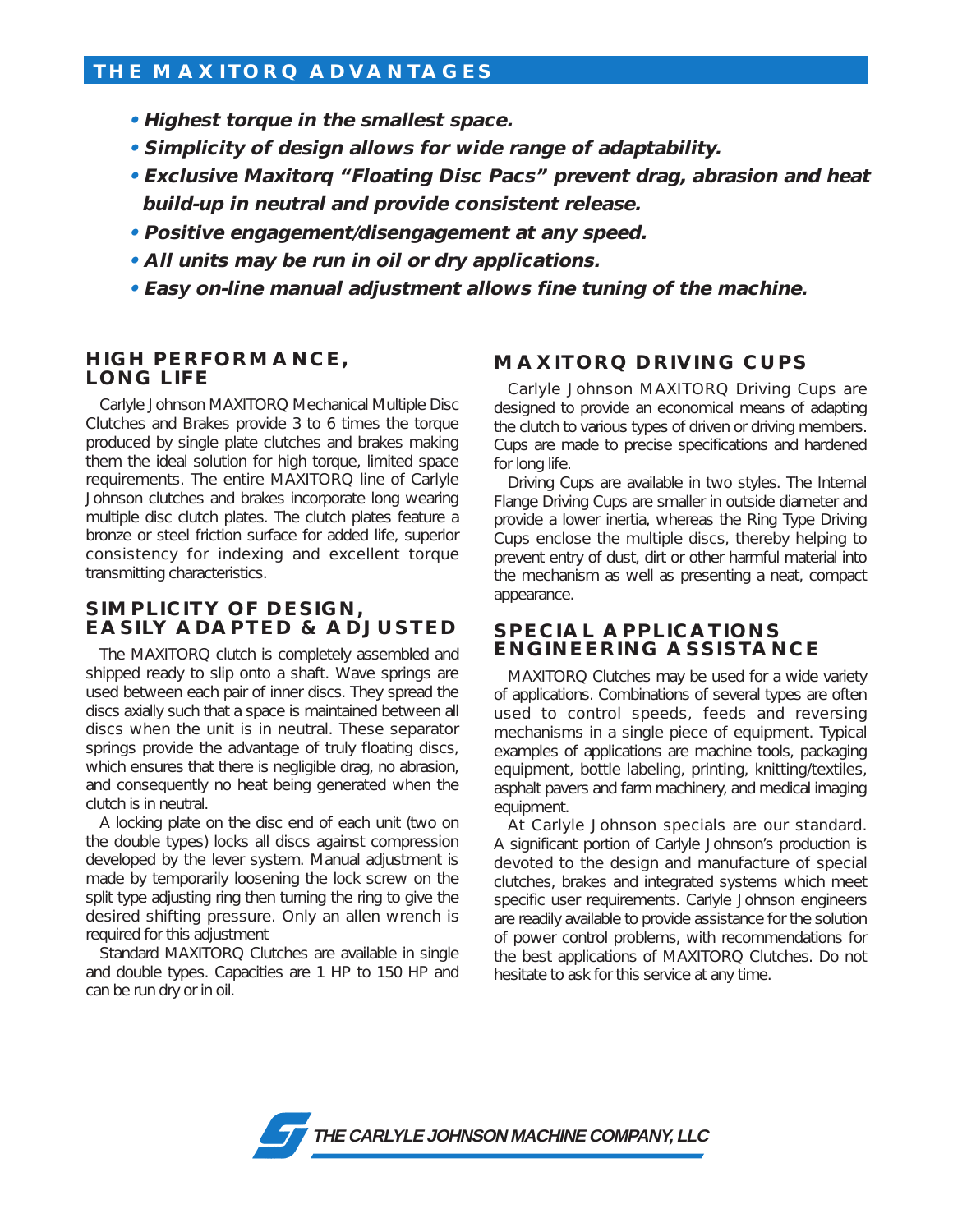## **MECHANICAL MULTIPLE DISC CLUTCHES**

## **Typical Applications**

## **Cut-Off Coupling**



#### **Single Clutch with Flange Cup and V-Belt Pulley**



#### **Double Clutch – Driving and Brake**



#### **Double Clutch – High and Low Speed Spur Gears**



## **REPLACEMENT PARTS**

Every MAXITORQ clutch, brake, or torque limiter is designed to permit rapid, easy replacement of normal wear parts, without the use of special tools. Parts may be obtained for any MAXITORQ product by specifying the part number, clutch size, and serial number.

#### **Mechanical Multiple Disc Replacement Parts**



NOTE: MAXITORQ Clutches and brakes as furnished can run dry or in oil. We specifically recommend Series A oils. If high gear loading or worm and wheels are adjacent to the clutch and indicate extreme pressure additives that would reduce clutch torque, please contact the factory for recommendations.